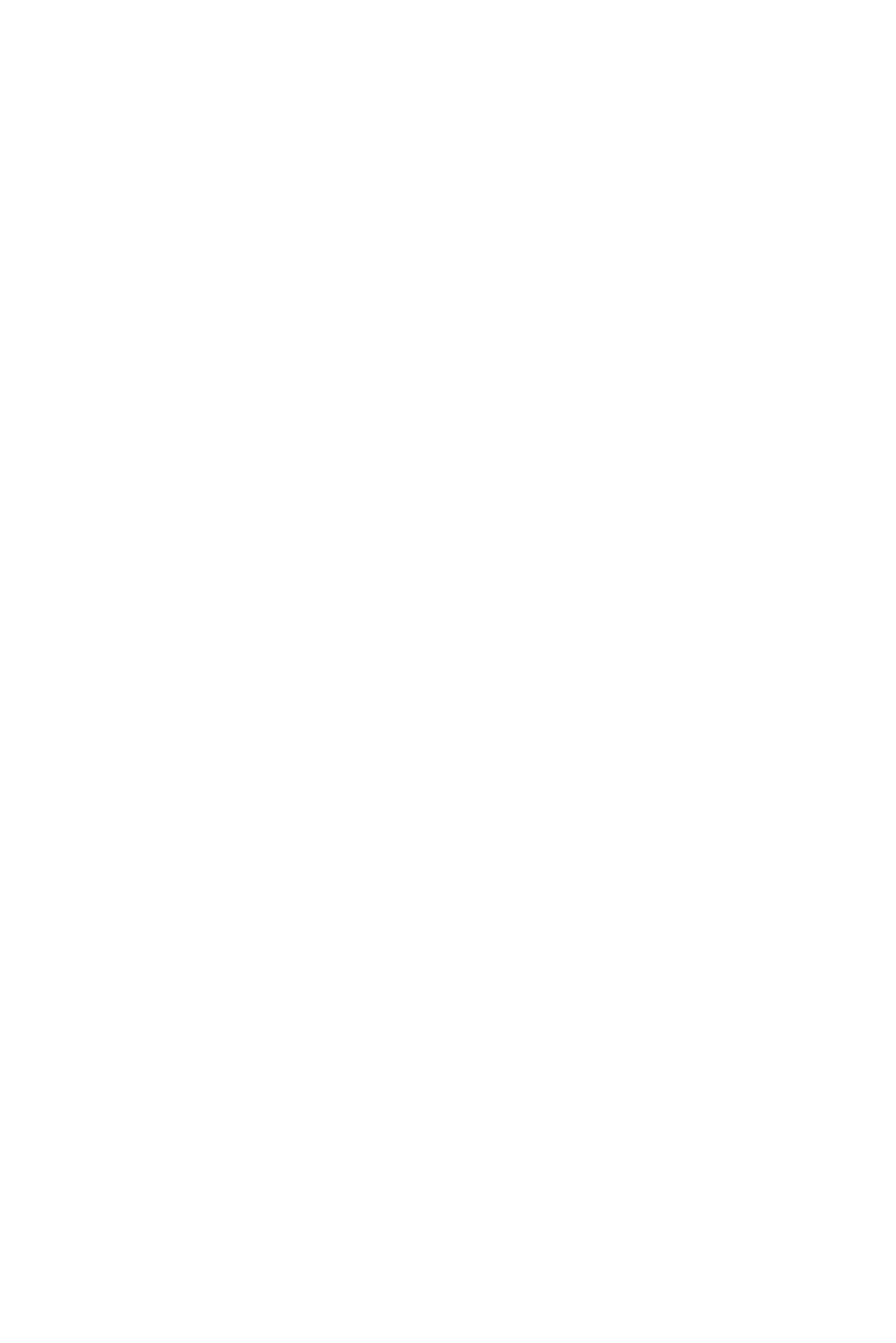In my nearly fifty years of experience in Wall Street I've found that I know less and less about what the stock market is going to do but I know more and more about what investors ought to do; and that's a pretty vital change in attitude.

—Benjamin Graham

In 200 years, nobody will remember Bill Ackman's crusade against Herbalife. John Paulson's bet against the housing bubble will be long forgotten. Charlie's Mungerisms will be relegated to the dustbin of the twenty-first century. Great investors come and go, and most of the ones featured in this book will be lost on future generations. But if I had to put my money on one name that will stand the test of time, it's Benjamin Graham.

As gifted as Graham was in mathematics, he understood that the laws of The Dean of Wall Street, as he was known, will be remembered forever because his teachings are timeless. The lessons he provided in his seminal work, *Security Analysis*, are just as relevant today as they were in 1934 and will be 200 years hence. The passage of time won't change human nature or the fact that "in applying analysis to the field of securities we encounter the serious obstacle that investment is by nature not an exact science."<sup>1</sup> physics do not govern security analysis. It's difficult to overstate how many trails he blazed. Jason Zweig wrote, "Before Graham, money managers behaved much like a medieval guild, guided largely by superstition, guesswork, and arcane rituals."2 Ben Graham is to investing what the Wright Brothers are to flight, and just as their names will be forever linked to the airplane, so will Graham's to finance.

> Graham understood what few did at the time – that the stock prices quoted in the newspaper and the underlying value in the business are not equivalent. Sticking with the Wright brothers, Graham wrote:

In the Wright Aeronautical example, the earlier situation presented a set of facts which demonstrated that the business was worth substantially more than \$8 per share. . . . In the later year, the facts were equally conclusive that the business did not have a reasonable value of \$280 per share. . . . It would have been difficult for the analyst to determine whether Wright Aeronautical was actually worth \$20 or \$40 a share… or actually worth \$50 or \$80. . . . But fortunately it was not necessary to decide these points in order to conclude that the shares were attractive at \$8 and unattractive, intrinsically, at \$280.<sup>3</sup>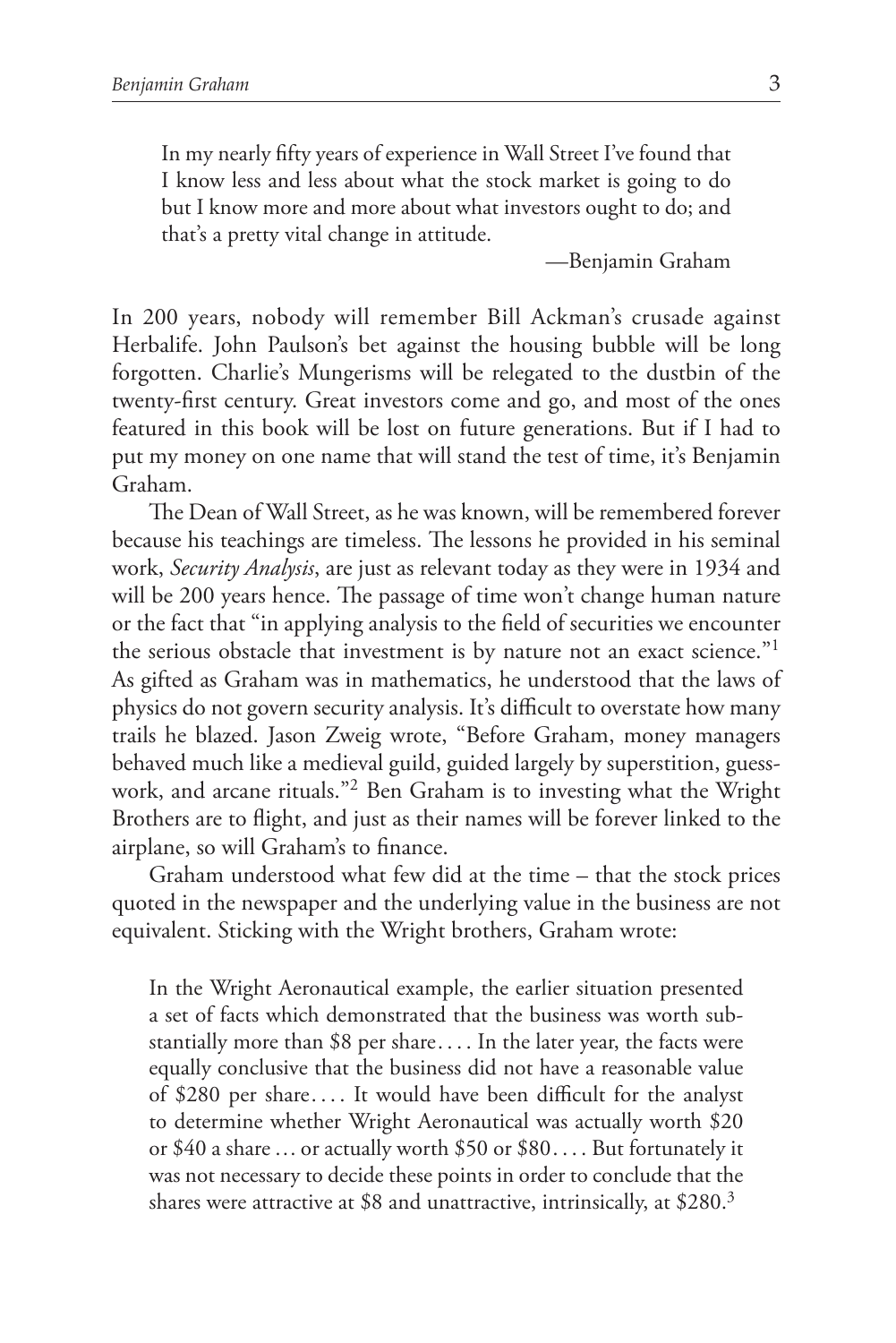*Security Analysis* was written for the Wall Street professional. However it's *The Intelligent Investor* that will keep Graham's name alive forever. This is the first financial book that I ever read, and it left such a strong impression that I chose it as the namesake for my blog, *The Irrelevant Investor*. Unlike *Security Analysis, The Intelligent Investor* was intended for laymen, and, with more than a million copies sold, it reached its target. Warren Buffett said, "I read the first edition of this book early in 1950, when I was nineteen. I thought then that it was by far the best book about investing ever written. I still think it is." $4$  As long as people want to learn about investing, they will find Graham, who translated an exotic language with terms like *net working capital* and *return on equity* into plain English with words like *price* and *value*.

❦ ❦ to Columbia's dean for advice. By a stroke of luck, a member of the New Ben Graham invented the field of financial analysis. Roger Lowenstein said, "Investing without Graham would be like communism without Marx – the discipline would scarcely exist."<sup>5</sup> He was a polymath whom Charlie Munger called "a brilliant man" and "the only intellectual in the investing business at the time."<sup>6</sup> At just 20 years old, in his final semester at Columbia, he was offered three invitations, from the English, mathematics, and philosophy departments. Overwhelmed by these offers, he turned York Stock Exchange happened to come in to see the dean at the same time and asked him to recommend one of his strongest students. Without hesitation, he introduced him to Ben Graham.

> Graham began his career on Wall Street in 1914, just before the New York Stock Exchange would close for four months, its longest shutdown ever, in light of the events surrounding the Great War. At 20 years old, without having taken any economics courses in college, he started at the bottom of the ladder, delivering securities and checks. After a month, he was promoted as an assistant to the bond department, and just six weeks later, with his advanced intellect, Graham was writing a daily market letter.

> Ben Graham taught at Columbia Business School for 28 years, beginning in 1928, and simultaneously taught at the New York Stock Exchange's school, now known as the New York Institute of Finance, for a decade. He attracted students like Walter Schloss, Irving Kahn, and Bill Ruane. His most famous pupil, of course, is Warren Buffett, who became the richest man on the planet by using the principles that Ben Graham taught him.

> Graham is on the Mount Rushmore of investing, and despite the enormous success he had managing money and teaching future generations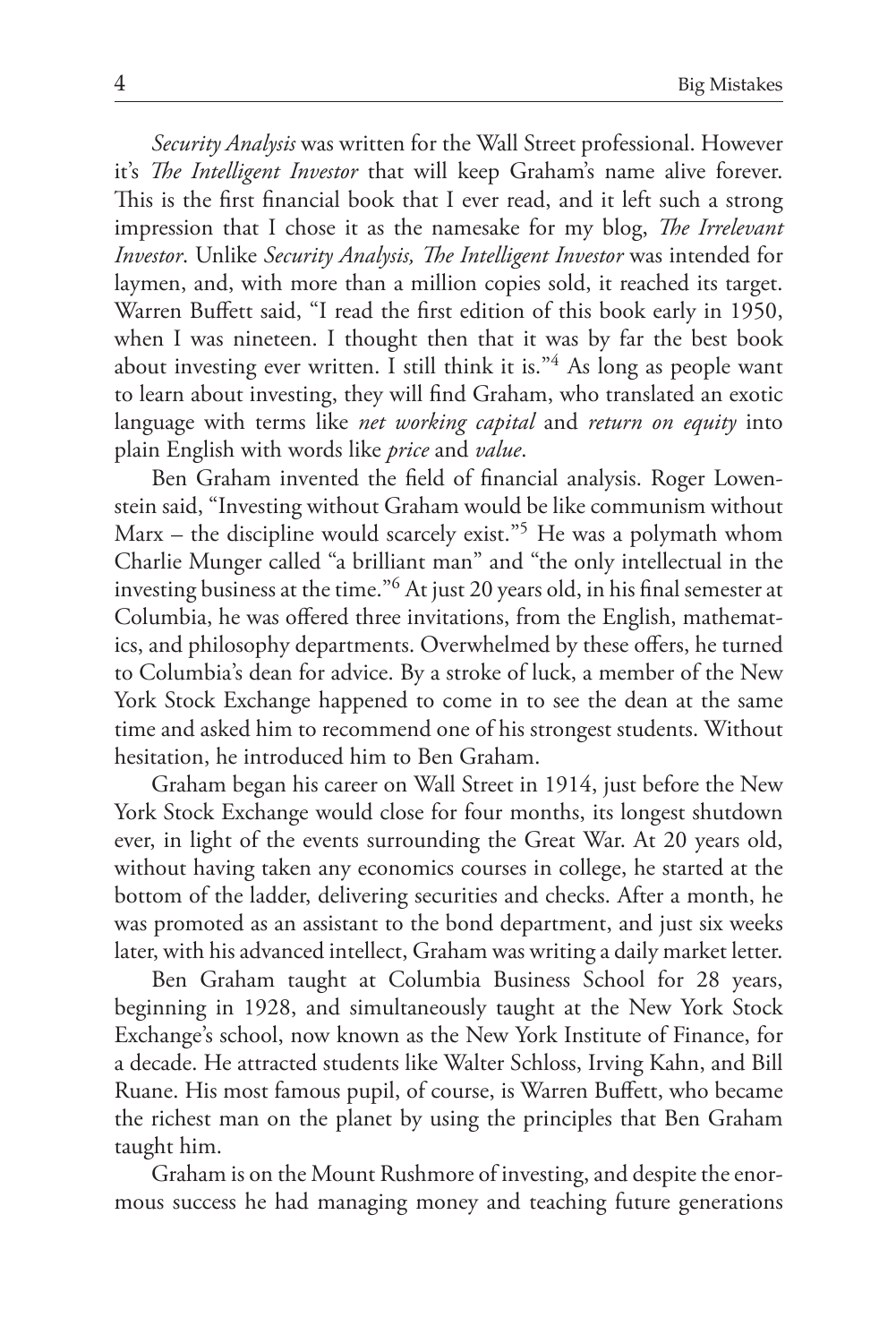how to do the same, his career, like everybody else's, included some trying times. The lessons that Graham provided in the classroom, which he translated into books, will live forever. But we can also learn a lot from his failures. The most important lesson that investors should take from the person who taught us the difference between value and price is that value investing is not a panacea. Cheap can get cheaper. Rich can get richer. Margins of safety can be miscalculated, and value can fail to materialize.

Some investors search for companies that they expect will grow their earnings significantly faster than the broader market. Others prefer to look for companies whose future prospects aren't nearly as bad as their share prices reflect. Whether you consider yourself a growth investor, a value investor, something in between or entirely different, investors want stocks to be worth more than they pay for it. Value investing is the most effective way to determine whether the price you pay for a slice of the business is less than what the company is actually worth.

have earned far greater returns by following a few simple rules. These When *Security Analysis* was published, the Dow Jones Industrial Average was trading at 100. Today, 84 years later and hovering near 22,000, it's delivered 6.7% a year, not including dividends. Some of the best-known investors, devotees of value investing brought mainstream by Graham, rules all boil down to what Graham referred to as a "margin of safety." Graham defined this as "the discount at which the stock is selling below its minimum intrinsic value."<sup>7</sup> Yes, there were formulas involved, but they didn't need to be complicated. Graham liked stocks selling for one-third less than their net working capital. He once pointed out, "Some extraordinary results could have been obtained since 1933 by buying each year the shares of the six companies in the Dow Jones Industrial Average which sold at the lowest multiplier of their recent earnings."<sup>8</sup>

> What made Graham so brilliant is not the calculations he performed to determine intrinsic value, but rather the understanding that determining exact values are both impossible and not a prerequisite for success. "It is quite possible to decide by inspection that a woman is old enough to vote without knowing her age or that a man is heavier than he should be without knowing his exact weight."<sup>9</sup>

> Graham was far ahead of his time, writing about behavioral economics, the study of how psychology affects financial decision making, long before the term even existed. *Security Analysis* was published the same year that Nobel laureate Daniel Kahneman, who took this field mainstream, was born. Graham identified some of the cognitive and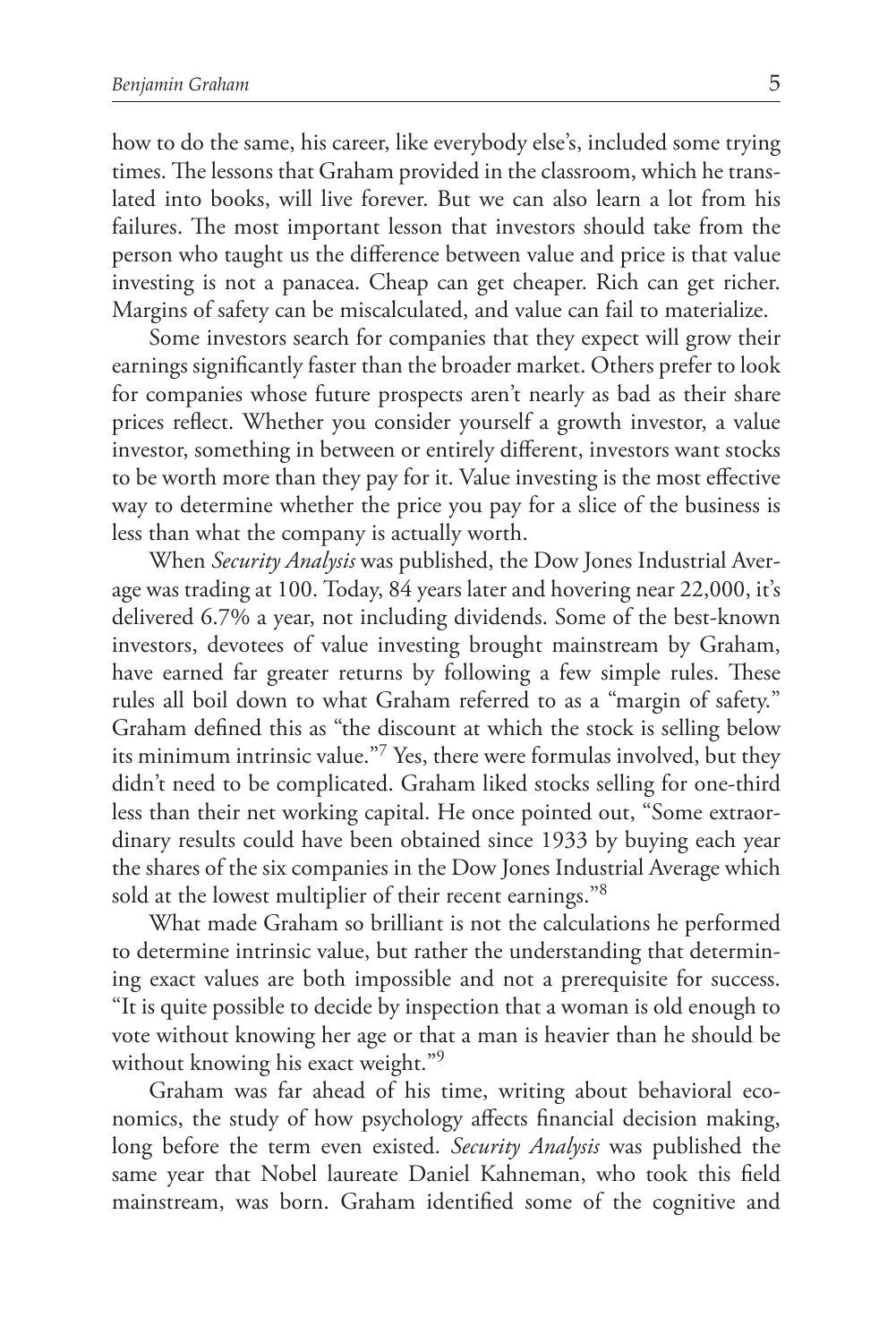emotional biases that caused investors to send a strong company diving 50% in 12 months. He examined the case of General Electric, which the stock market valued at \$1.87 billion in 1937 and \$784 million just one year later. Graham summarized it this way:

Certainly nothing had happened within twelve months' time to destroy more than half the value of this powerful enterprise, nor did investors even pretend to claim that the falling off in earnings from 1937 to 1938 had any permanent significance for the future of the company. General Electric sold at  $64$   $\frac{7}{8}$  because the public was in an optimistic frame of mind and at 27 1/4 because the same people were pessimistic. To speak of these prices as representing "investment values" or the "appraisal of investors" is to do violence either to the English language or to common sense, or both.<sup>10</sup>

Graham taught his students and his readers that prices fluctuate more than value, because it is humans who set price, while businesses set value.

❦ ❦ a story he told about a hypothetical Mr. Market: In *The Intelligent Investor*, he summed up the wild swings in price with

> Imagine that in some private business you own a small share that cost you \$1,000. One of your partners, named Mr. Market, is very obliging indeed. Every day he tells you what he thinks your interest is worth and furthermore offers either to buy you out or to sell you an additional interest on that basis. Sometimes his idea of value appears plausible and justified by business developments and prospects as you know them. Often, on the other hand, Mr. Market lets his enthusiasm or his fears run away with him, and the value he proposes seems to you little short of silly.<sup>11</sup>

The financial world looks markedly different today than it did when Graham was practicing and teaching. In 1934, a total of 323 million shares were traded on the New York Stock Exchange.<sup>12</sup> As I write, on August 9, 2017, the total volume of shares traded on the NYSE was 3.2 billion. More than 10 times as many shares traded yesterday as all the shares traded during 1934! Today, supercomputers instantly parse the words contained in economic reports and company statements. Back in Graham's times, while quarterly statements were considered standard, they were not the law. And of the companies that made this information available,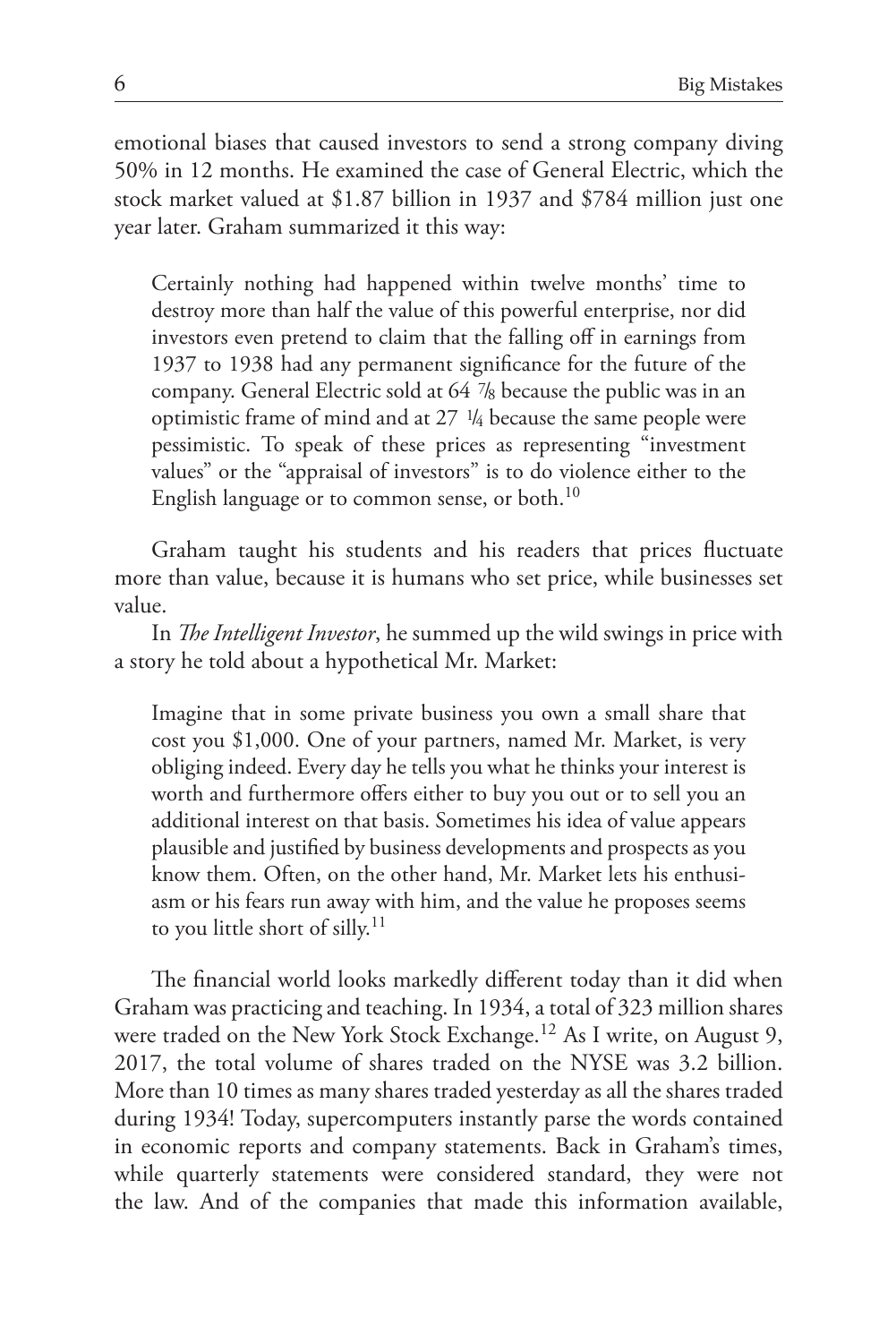there was no uniformity; the reports varied from only net earnings to a line itemed income statement and balance sheet. Graham looked for the income statement to contain a minimum of: sales, net earnings, depreciation, interest charges, nonoperating income, income taxes, dividends paid, and surplus adjustments. Prior to the Securities and Exchange Act, less than half of industrial corporations supplied this breakdown.

Prices can be driven both way below liquidating value and far past what Graham's idea of value investing involves buying cigar butts, businesses with one final puff, as he called them. These companies controlled significant property, plant and equipment, inventory, and raw materials. It wasn't difficult to measure the tangible assets and calculate the intrinsic value. From there, he could determine whether there was a margin of safety. If Graham were still alive, he wouldn't understand how some companies are valued today. For example, over the last five years, Walmart has earned \$75 billion on \$2.4 trillion in revenue. Its net margins have been 3.15% and it's *lost* \$3.6 billion in market capitalization. Amazon, on the other hand, has earned \$3.5 billion on \$490 billion of revenue. Its net margins have been 0.73%, and over this time it has added  $$350$  billion in market capitalization.<sup>13</sup> While value investing intuitively makes a lot of sense, human emotions can overwhelm common sense. any company can reasonably be expected to grow into. While Graham wouldn't recognize ETFs or high-frequency trading, he would feel right at home in today's market, which is still driven by investors' emotions. The way investors behave today, driven by fear and the fear of missing out would be very recognizable to him.

> Roger Lowenstein said, "It took Graham 20 years – which is to say, a complete cycle from the bull market of the Roaring Twenties through the dark, nearly ruinous days of the early 1930s – to refine his investment philosophy into a discipline that was as rigorous as the Euclidean theorems he had studied in college."14 Let's return to the beginning.

> Graham first started an investment partnership in 1923, the Graham Corporation, where he would apply arbitrage techniques, the simultaneous purchase of undervalued securities, and short sale of overvalued securities. This operation lasted for two years, and in 1926, he set up the Benjamin Graham Joint Account. In this structure, he would receive 20% of the first 20% return, 30% of the next 30%, and 50% of the balance. In 1926, he earned 32% while the Dow Jones Industrial Average gained just 0.34%. Word of his success spread throughout Wall Street and the famous financier Bernard Baruch asked Graham to become his partner.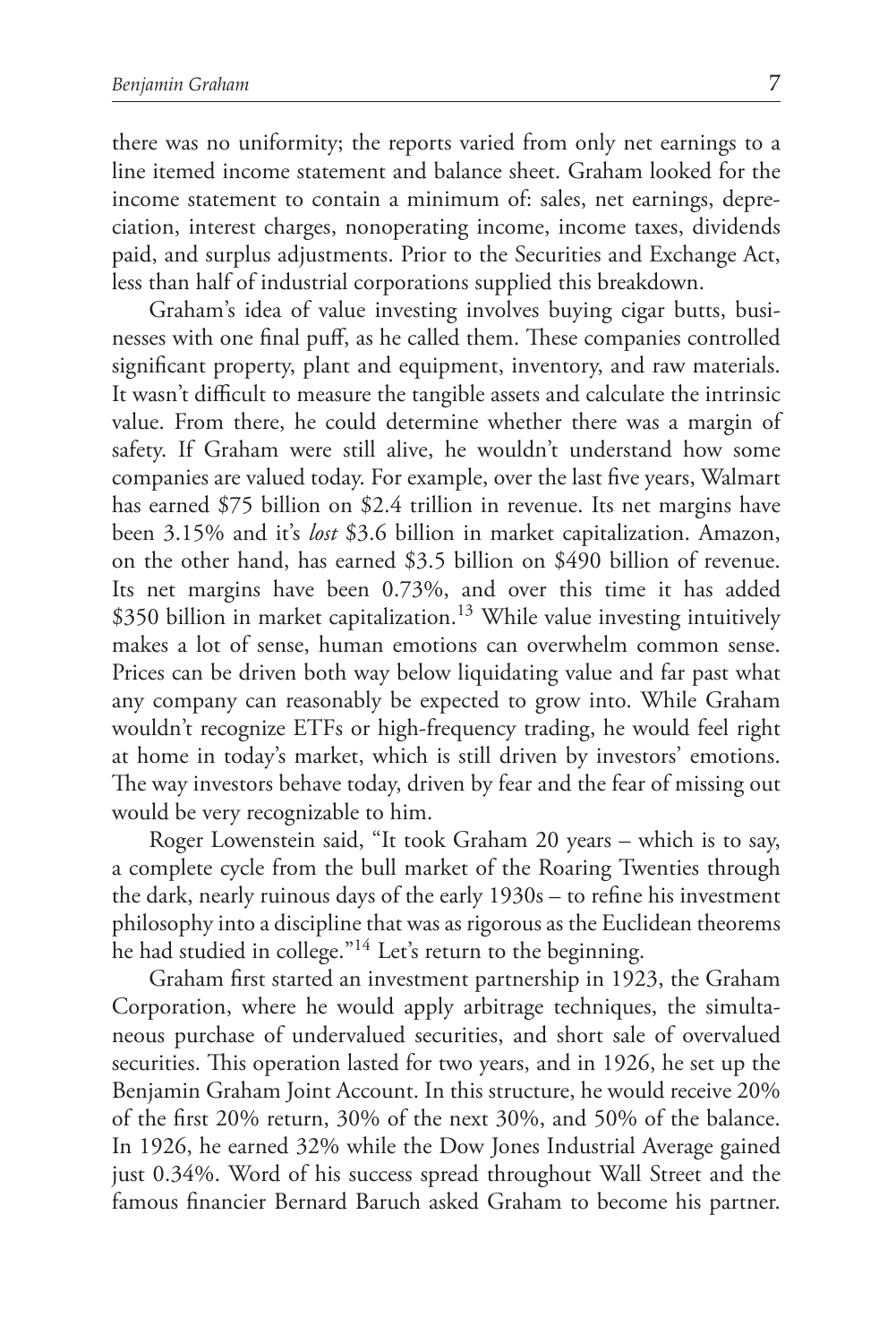Graham was flattered, but having made \$600,000 the previous year, he had no reason to accept the invitation.<sup>15</sup> He began with \$450,000, which ballooned to \$2,500,000 in just three years. But this is a book about lessons we can learn from the failures of the best investors ever. Graham's was right around the corner.

In the final year of the great bull market of the 1920s, the Joint Account gained 60%, outpacing the 49.47% advance in the Dow. In the final months of 1929 when the market turned violently lower, Graham covered his shorts and held onto his convertible preferred securities, thinking that prices were too low and that Mr. Market was talking crazy. He finished the year down 20%, while the Dow fell 17%. Graham was about to learn that margins of safety don't matter when the baby is getting thrown out with the proverbial bathwater.

❦ ❦ 1929 to the bottom in 1932, Graham lost 70%. If such a careful and In 1930, thinking the worst was over, Graham went all in and then some. He used margin to leverage what he thought would be terrific returns. But the worst was not over, and when the Dow collapsed, Graham had his worst year ever, losing 50%. "He personally was wiped out in the crash. Having ducked the 1929 cataclysm, he was enticed back into the market before the final bottom."<sup>16</sup> In the four years from thoughtful analyst can lose 70% of his money, we should be very careful to understand that while value investing is a wonderful option over the long term, it is not immune to the short-term vicissitudes of the market.

> In 1932, just weeks before stocks bottomed, Graham wrote three articles in *Forbes*. In one, "Inflated Treasuries and Deflated Stockholders," he wrote:

There are literally dozens of other companies which also have a quoted value less than their cash in bank. . . . This means that a great number of American businesses are quoted in liquidating value; that in the best recent judgment of Wall Street, these businesses are worth more dead than alive  $^{17}$ 

In this article, Ben Graham was a voice of reason in a mob of financially depressed zombies:

It is time, and high time, that the millions of American shareholders turned their eyes from the daily market reports long enough to give some attention to the enterprises themselves of which they are the proprietors, and which exist for their benefit and at their pleasure.<sup>18</sup>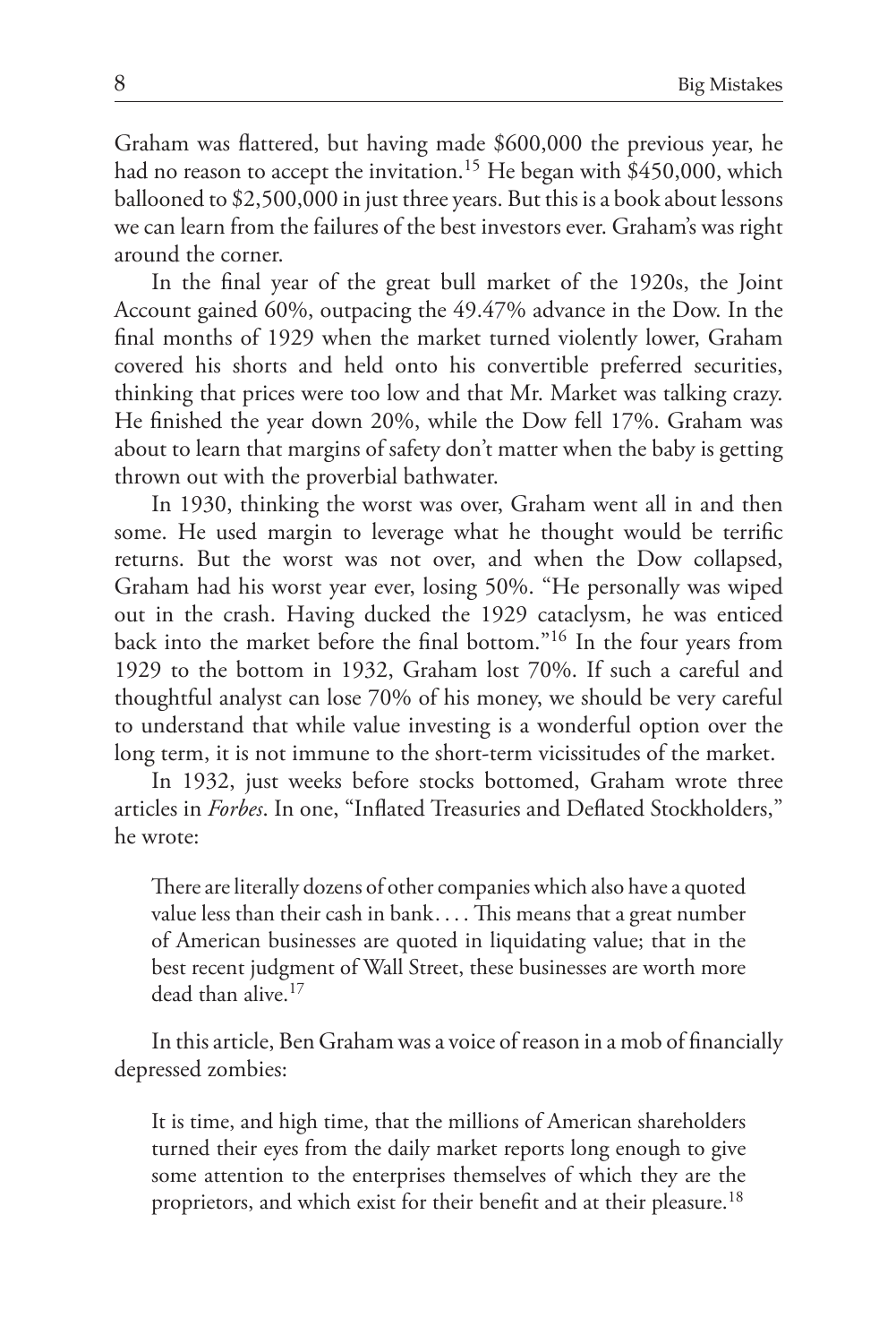After an 89% peak-to-trough decline in the Dow Jones Industrial Average, it was understandable why people would behave this way, and why a generation of investors would never return to the market. The fact that he remained steadfast in his conviction that security analysis was a worthwhile endeavor is nothing short of remarkable.

❦ ❦ strategy. Graham-Newman would outperform the market by nearly 3% The partnership earned 6% a year from 1926 to 1935, compared to 5.8% for the S&P 500 and 3.8% for the Dow.<sup>19</sup> Despite the hard times and enormous drawdown, Graham would continue to operate under the assumption that value investing is the most intelligent way to achieve superior results. Believing that stocks eventually find their true value, the prospectus of Graham-Newman Corporation's stated that its investment policy is "To purchase securities at less than their intrinsic value as determined by careful analysis, with particular emphasis on purchase of securities at less than their liquidating value."20 When asked what causes a stock to find its value, Graham answered, "That is one of the mysteries of our business, and it is a mystery to me as well as to everybody else. We know from experience that eventually the market catches up with value. It realizes it in one way or another."<sup>21</sup> Graham was proven right; over the long, long term, buying cheap stocks is a great a year for 20 years, a record that very few people have ever achieved.<sup>22</sup>

> The fact that investors are willing to pay as little as five times for the prior 12 months' worth of earnings, and as much as 34, shows that relying on valuation alone is not enough. If you're not a dyed-in-the-wool value investor, and even if you are, surviving the long periods of time when the market separates price from value, on the upside and on the downside, can be mentally exhausting. You have the right to pay whatever you feel is fair value for stocks. Think 25 times trailing 12-month earnings is too high a price? Want to go all in at 10 times? Okay, but understand that waiting for valuations to "normalize" has stained the legacy of some of the greatest value investors to ever live. You can read all about the mood swings of Mr. Market, but that doesn't make you Dr. Freud.

> Even though Graham pioneered security analysis, he was humble and open minded to the idea that what used to work no longer works, and what works today might not work as well in the future. He said:

Unfortunately in this kind of work, where you are trying to determine relationships based upon past behavior, the almost invariable experience is that by the time you have had a long enough period to give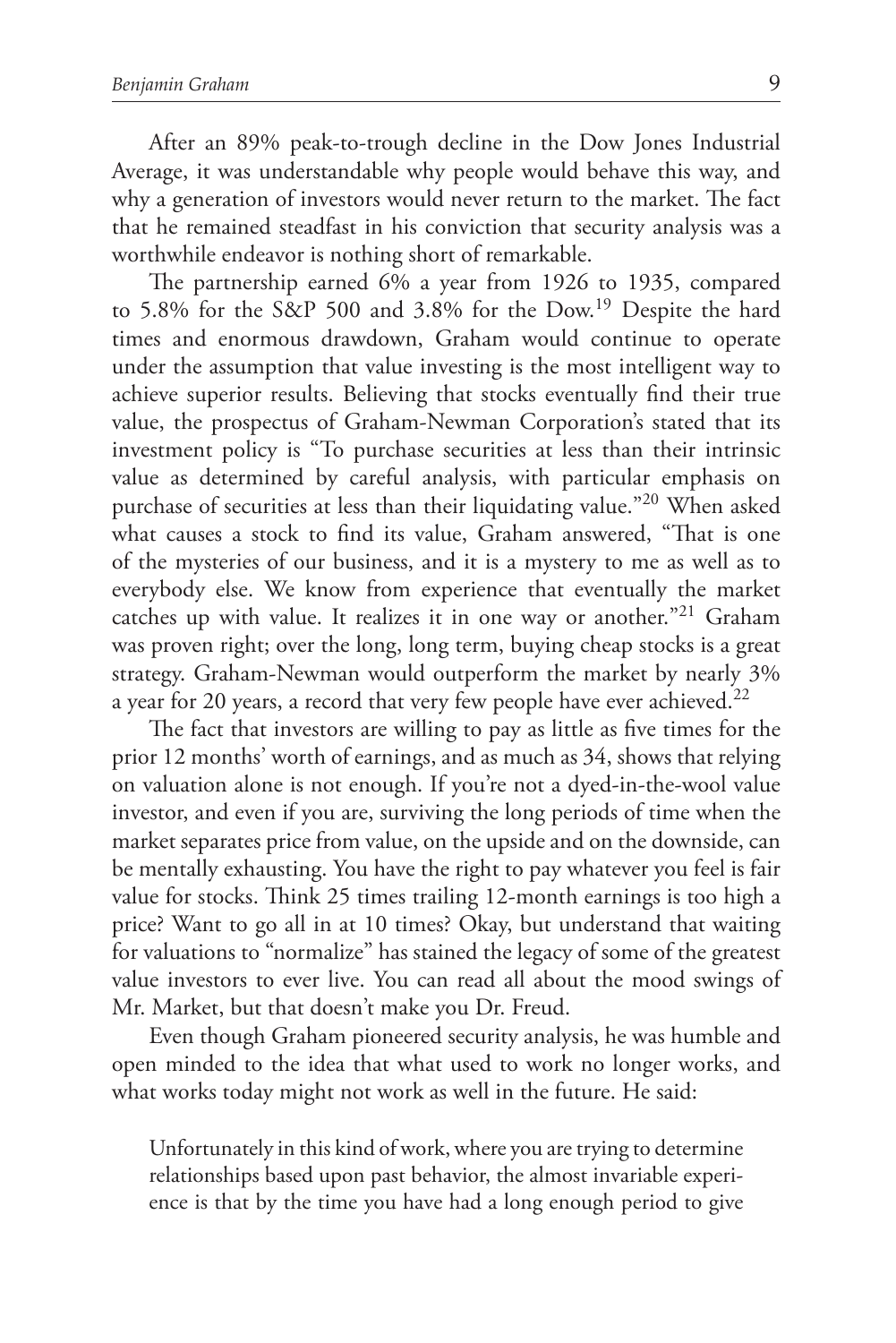you sufficient confidence in your form of measurement just then new conditions supersede and the measurement is no longer dependable in the future.<sup>23</sup>

Value investing still "works," but because it used to work so incredibly well, it has seen an influx of aspiring Warren Buffetts. This has made it much more challenging to identify undervalued opportunities. Graham recognized this dynamics long before this was a widely held belief. In a 1976 interview he said:

costs. To that very limited extent I'm on the side of the "efficient" I am no longer an advocate of elaborate techniques of security analysis in order to find superior value opportunities. This was a rewarding activity, say, forty years ago, when our textbook "Graham and Dodd" was first published; but the situation has changed a good deal since then. In the old days any well-trained security analyst could do a good professional job of selecting undervalued issues through detailed studies; but in the light of the enormous amount of research now being carried on, I doubt whether in most cases such extensive efforts will generate sufficiently superior selections to justify their market" school of thought now generally accepted by professors.<sup>24</sup>

> He was asked whether "Wall Street professionals are usually more accurate in their near or long-term market trends, forecasts of stock market trends, if not, why not?" With a smile on his face, he answered:

Well, we've been following that interesting question for a generation or more and I must say frankly our studies indicate you have your choice of tossing coins and taking the consensus of expert opinion, and the results are just about the same in each case. Your question is to why they are not more dependable is a very good one and an interesting one and my own explanation for that is this; that everybody in Wall Street is so smart that their brilliance offsets each other. And that whatever they know is already reflected in the level of stock prices pretty much and consequently what happens in the future represents what they don't know.25

It's critically important to be aware of value, but it's more important not to be a slave to it. Graham taught us that there are no iron-clad laws in finance and that cheap can get cheaper.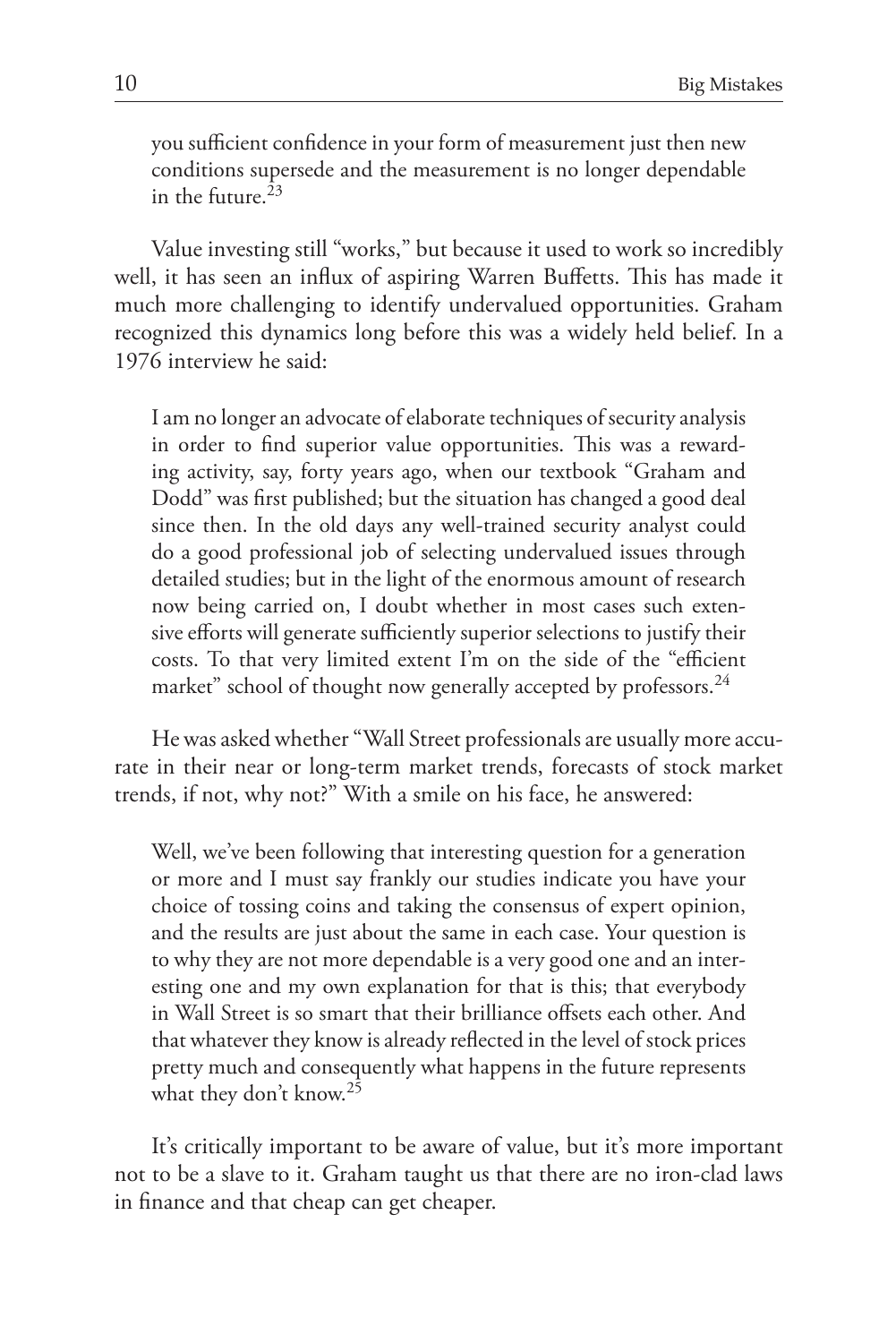Like every lesson we'll come across in this book, the unfortunate reality is most of these have to be learned the hard way. Nobody can tell you that picking stocks is hard and that you're better off in an index fund. You'll never believe that a stock that falls 50% in a year might not necessarily be a bargain. You have to catch a few of these falling knives before scars develop and you learn that a falling price might not equate to better value. Many of the investors covered in this book began with Ben Graham's teachings, but they, like you, had to discover their own paths.

## **Notes**

- 1. Benjamin Graham and David L. Dodd, *Security Analysis* (New York: McGraw-Hill Education, 2008), 61.
- 2. Jason Zweig, "A Note about Benjamin Graham," in *The Intelligent Investor* by Benjamin Graham (New York: HarperBusiness, 2003), xi.
- 3. Graham and Dodd, *Security Analysis*, 67.
- 4. Warren Buffett, "Preface to the Fourth Edition," in *The Intelligent Investor* by Benjamin Graham (New York: HarperBusiness, 2003), ix.
- ❦ ❦ 5. Quoted in Roger Lowenstein, *Buffett: The Making of an American Capitalist* (New York: Random House, 2008), 36.
	- 6. Quoted in Rupert Hargreaves, "Why Charlie Munger Hates Value Investing," Nasdaq.com, April 13, 2017.
	- 7. Graham and Dodd, *Security Analysis*, 373.
	- 8. Benjamin Graham, "Securities in an Insecure World" (speech given at Town Hall at St. Francis Hotel, San Francisco, CA, November 15, 1963).
	- 9. Graham and Dodd, *Security Analysis*, 66.
	- 10. Ibid., 30.
	- 11. Benjamin Graham, *The Intelligent Investor* (New York: HarperBusiness, 2003).
	- 12. New York Stock Exchange, "Daily Share Volume 1930–1939."
	- 13. Data provided by Ycharts, author's calculations.
	- 14. Roger Lowenstein, "Introduction to Part I," in *Security Analysis*, 6th ed., by Benjamin Graham and David L. Dodd (New York: McGraw-Hill Education, 2008), 41.
	- 15. Irving Kahn and Robert D. Milne, "Benjamin Graham: The Father of Financial Analysis" (Charlottesville, VA: Financial Analysts Research Foundation, 1977).
	- 16. John Train, *Money Masters of Our Time* (New York: HarperBusiness, 2003).